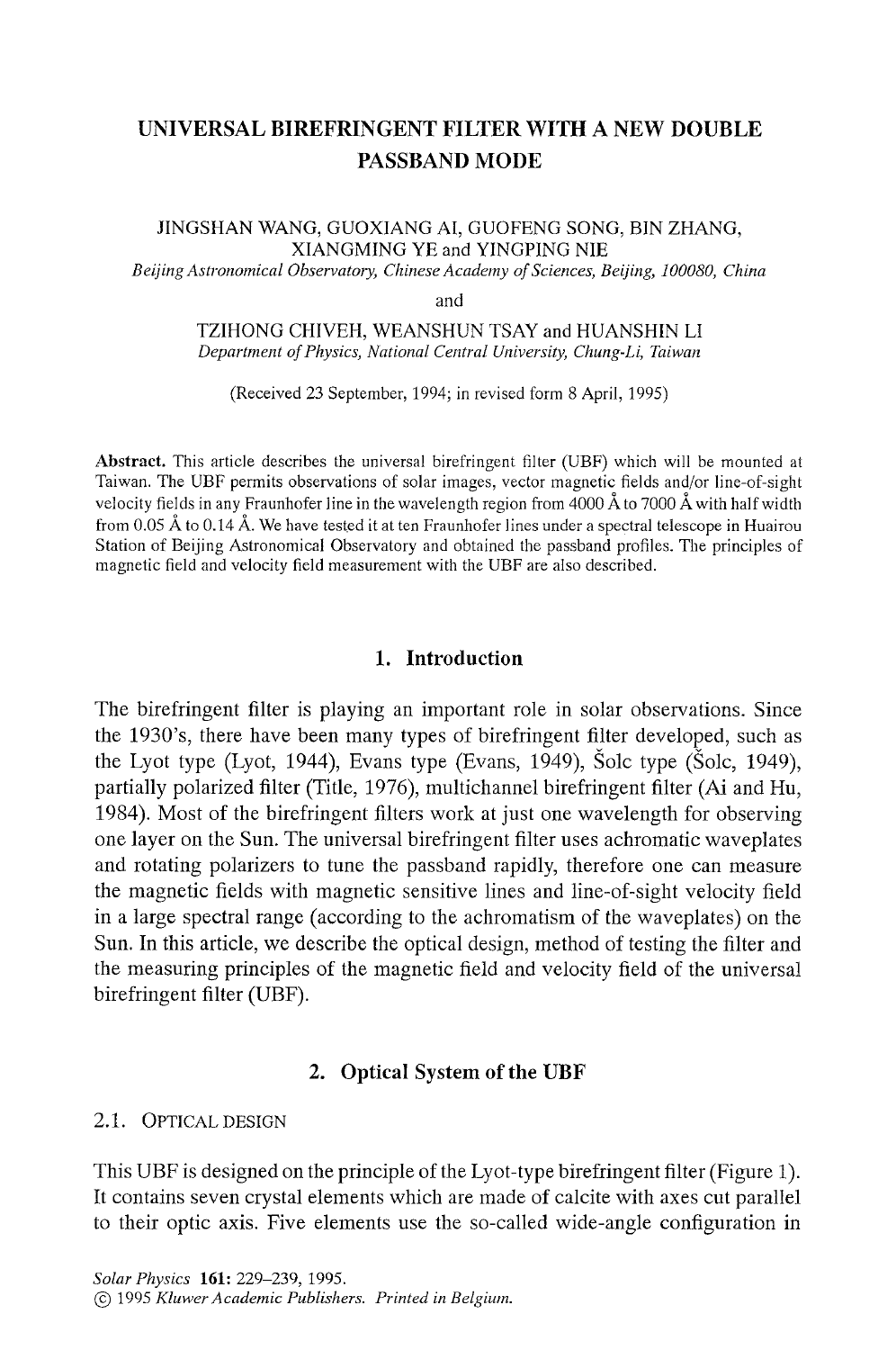

Fig. 1. Optical design diagram of the UBF.  $I_1-I_4$ : prefilter; Q: quarter achromatic waveplate; H: half achromatic waveplate;  $b_1-b_7$ : birefringent crystal element; P: polarizer;  $G_1-G_3$ : glass.

which each element is split into two equal parts with their optical axes crossed. The two equal parts are separated by a half waveplate with optical axis at  $45^\circ$  to that of the two halves. This half-wave plate has to be achromatic so that it has a  $180^\circ$  retardation at each wavelength. The other two are so-called narrow field elements. The parameters of the crystal elements are listed in Table I. In order to tune the passband wavelength, one can add to each element a quarter achromatic waveplate with its optical axis at  $45^{\circ}$  to the axis of the birefringent element and rotate the polarizer following this quarter waveplate. Figure 2 is a scheme of a tunable element in the UBF. Let  $\sigma$  be the phase difference of the crystal and  $\psi$  be the rotating angle of the following polarizer, then the transmissivity of this element is

$$
\tau = \cos^2(\sigma/2 + \psi) \tag{2.1}
$$

Therefore the period of  $\psi$  is  $\pi$ . The tuning of the UBF is driven by seven independent step motors, and the step number of the motors corresponding to a circle of the rotated element is 15 120. Thus the step number of a period of  $\psi$  is 7560.

The relationship between the azimuth of the quarter waveplate near the element, rotating angle of polarizer and the passband shift is given in Table II (Wang, Ai, and Deng, 1991). It obeys a 'symbol multiply rule' (Table II). We control the step motors with a personal computer, and stipulate that the passband wavelength will increase (red shift) or decrease (violet shift) when the motors move positive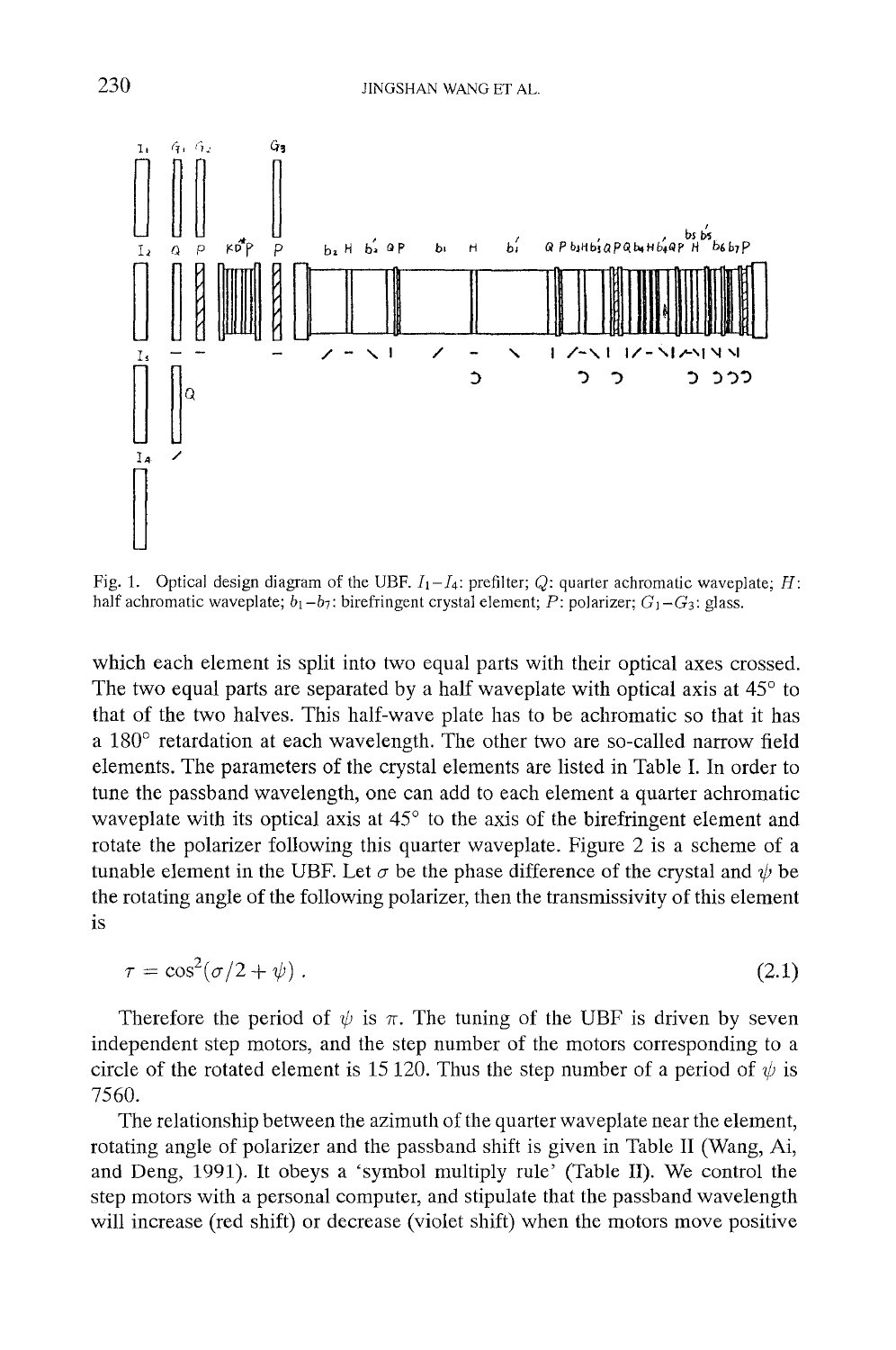

Fig. 2. A scheme of a tunable element.

| <b>TABLE I</b>                                      |  |
|-----------------------------------------------------|--|
| The parameters of the optical components in the UBF |  |

| Component       | Material       | Thickness (mm)    | Wide field or not | Optic orientation to side. |
|-----------------|----------------|-------------------|-------------------|----------------------------|
| The 1st element | Calcite        | $42.000 \times 2$ | <b>Yes</b>        | $45^\circ$                 |
| The 2nd element | Calcite        | $21.000 \times 2$ | <b>Yes</b>        | $45^\circ$                 |
| The 3rd element | Calcite        | $10.500 \times 2$ | Yes               | $45^\circ$                 |
| The 4th element | Calcite        | $5.250 \times 2$  | <b>Yes</b>        | $45^{\circ}$               |
| The 5th element | Calcite        | $2.625 \times 2$  | Yes.              | $45^{\circ}$               |
| The 6th element | Calcite        | 2.625             | No                | $45^\circ$                 |
| The 7th element | Calcite        | 1.313             | No                | $45^{\circ}$               |
| Polarizer       | <b>HN42-HE</b> | 2.00              |                   | $0^{\circ}$                |
| Waveplate       | PVA film       | 2.20              | -~                | $0^{\circ}$                |

or negative steps. This is very convenient for testing or shifting the passband of tunable birefringent filters.

Table III lists the properties of the UBF which include FWHM (full width at half-maximum) and the transmissivity at different spectral lines.

TABLE II

Relations between the pass-band tuning and the orientation arrangement of the crystal elements (the symbol-multiply rule)

| $\phi$ between the $\lambda/4$ and<br>the fast axis of the<br>nearest crystal | Rotation angle $\theta$ of<br>the rotating $\lambda/2$ retardation | Variation of the<br>pass band | Tuned direction |
|-------------------------------------------------------------------------------|--------------------------------------------------------------------|-------------------------------|-----------------|
|                                                                               |                                                                    |                               | Red shift       |
|                                                                               |                                                                    |                               | Violet shift    |
|                                                                               | ╼┿                                                                 |                               | Violet shift    |
| سدد                                                                           |                                                                    | $-$                           | Red shift       |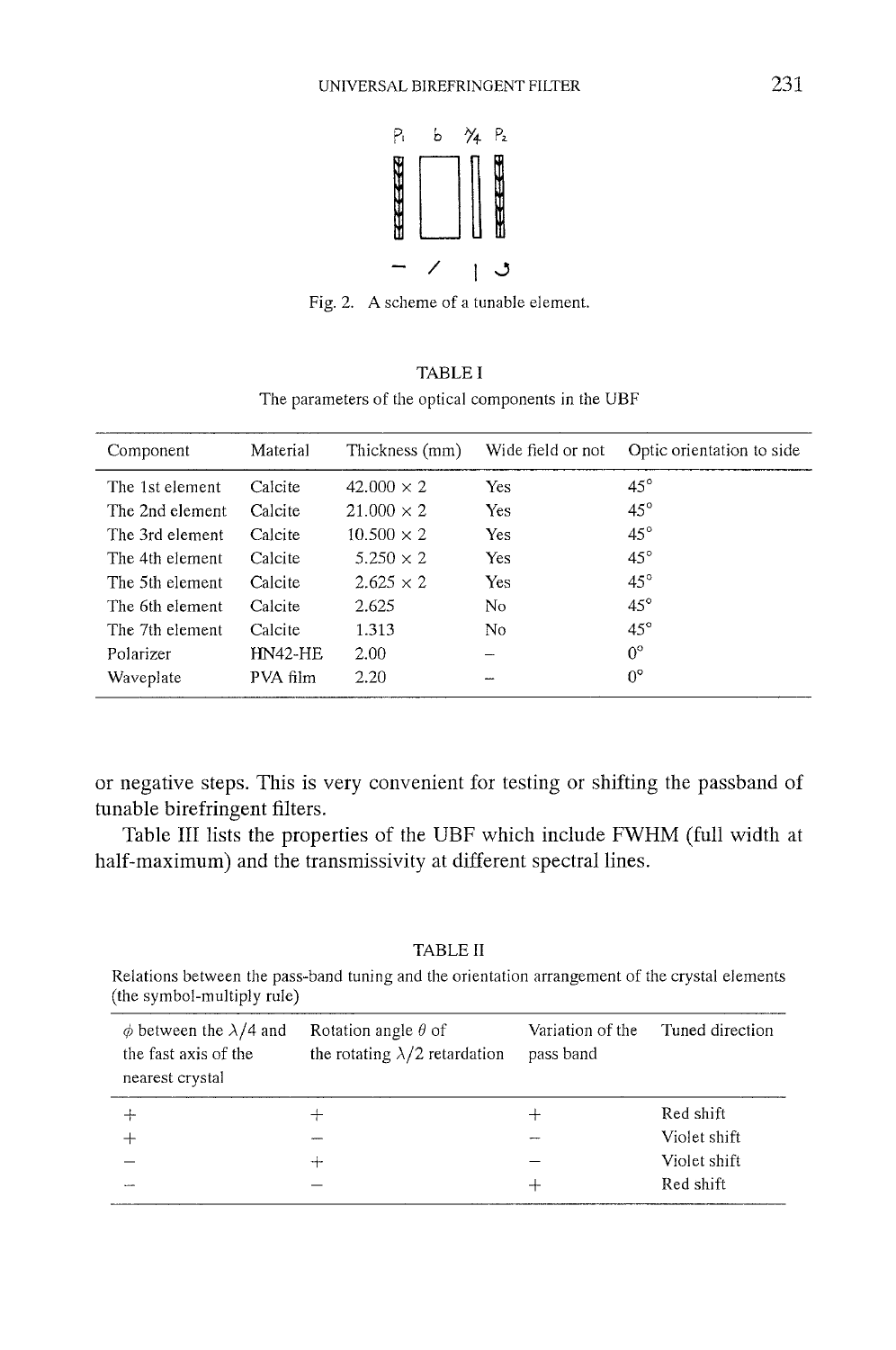| The properties of the ODI |           |                             |  |  |
|---------------------------|-----------|-----------------------------|--|--|
| Wavelength (Å)            | FWHM ( Å) | Transmissivity <sup>a</sup> |  |  |
| 6563.808                  | 0.136     | 11.0%                       |  |  |
| 6302.505                  | 0.125     | 10.5%                       |  |  |
| 6102.722                  | 0.116     | 10.1%                       |  |  |
| 5875.743                  | 0.106     | 9.6%                        |  |  |
| 5576.097                  | 0.094     | 9.2%                        |  |  |
| 5324.185                  | 0.083     | $8.0\%$                     |  |  |
| 5250.212                  | 0.082     | 7.8%                        |  |  |
| 5172.699                  | 0.081     | 7.6%                        |  |  |
| 4861.332                  | 0.068     | 6.5%                        |  |  |
| 4686.682                  | 0.062     | 5.5%                        |  |  |
|                           |           |                             |  |  |

TABLE III The properties of the UBF

<sup>a</sup> Excluding the prefilters.

TABLE IVa

The parameters of half PVA plastic achromatic waveplates

| The designed<br>central<br>wavelength $\lambda_0$ | The retardations and<br>orientations of the individual<br>plates of the half waveplate              | The wavelength<br>of the testing light | Region of<br>retardation | The largest<br>relative error |
|---------------------------------------------------|-----------------------------------------------------------------------------------------------------|----------------------------------------|--------------------------|-------------------------------|
| 5600 Å                                            | 1. The retardations of the<br>first and third plate are<br>$\pi$ (at $\lambda_0$ ), and the azimuth | $6563 \text{ Å}$                       | $0.4961 - 0.5056$        | 1.12%                         |
|                                                   | of their axis are all<br>$-30^{\circ}30'$ :                                                         | 5893 Å                                 | $0.4930 - 0.5052$        | $-1.40%$                      |
|                                                   | 2. The retardation of the<br>second plate is also $\pi$ (at $\lambda_0$ ),                          | 5461 Å                                 | $0.4923 - 0.5031$        | $-1.54%$                      |
|                                                   | the azimuth is $28^{\circ}30'$                                                                      | 4861 Å                                 | $0.4997 - 0.5090$        | 1.80%                         |

TABLE IVb

| The parameters of quarter PVA plastic achromatic waveplates |                                                                                              |                                        |                          |                               |
|-------------------------------------------------------------|----------------------------------------------------------------------------------------------|----------------------------------------|--------------------------|-------------------------------|
| The designed<br>central<br>wavelength $\lambda_0$           | The retardations and<br>orientations of the individual<br>plates of the half waveplate       | The wavelength<br>of the testing light | Region of<br>retardation | The largest<br>relative error |
| 5600 Å                                                      | 1. The retardations of the<br>first and third plate are<br>115°30 (at $\lambda_0$ ), and the | 6563 Å                                 | $0.2435 - 0.2502$        | $-2.56%$                      |
|                                                             | azimuth of their axis are<br>all $-30^{\circ}45'$ ;                                          | 5893 Å                                 | $0.2491 - 0.2573$        | 2.92%                         |
|                                                             | 2. The retardation of the<br>second plate is $\pi$ (at $\lambda_0$ ),                        | 5461 Å                                 | $0.2499 - 0.2554$        | 2.16%                         |
|                                                             | the azimuth is 39°28'                                                                        | 4861 Å                                 | $0.2449 - 0.2522$        | $-2.40%$                      |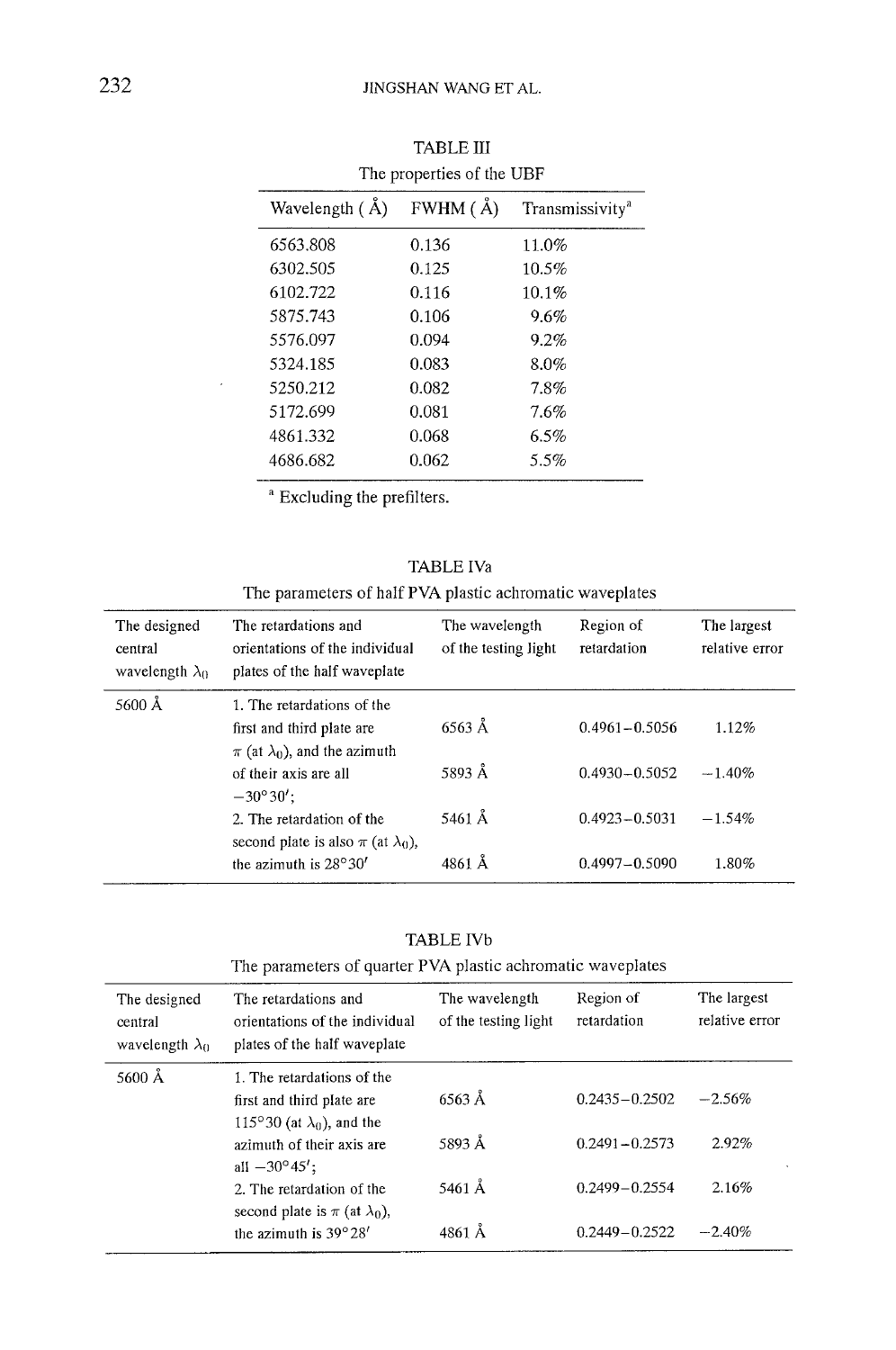Let the phase differences of the birefringent elements be  $\sigma_i = \mu d_i/\lambda$ ,  $i = 1, 2, \ldots, 7$ , and the rotating angles are  $\psi_i$ ,  $i = 1, 2, \ldots, 7$ . If a horizontal polarizer is put in front of the second thickest element, we can get the transmissivity of the UBF:

$$
\tau = \cos(\sigma_2/2 + \psi_1)\cos^2(\sigma_1/2 + \psi_2 - \psi_1)\dots\cos^2(\sigma_7/2 + \psi_7 - \psi_6).
$$
 (2.2)

## 2.2. HIGH-QUALITY PVA ACHROMATIC WAVEPLATE

We used Panchatnam's type achromatic waveplate (Panchatnam, 1955a, b) which is made of PVA film in the UBF. The wavelength range in which the PVA achromatic waveplates are available is from 4000 Å to 7000 Å. The maximum relative error of the retardation is less than 3.00% and the maximum variation of the optical axis is less than  $\pm 20'$ . The design of the high quality PVA achromatic waveplates is shown in Figures 4(a) and 4(b). The designed parameters and the tested retardations of the PVA achromatic waveplates are listed in Tables IV(a) and IV(b).

## 2.3. METHOD AND SOME RESULTS OF TESTING THE UBF

To make the passband of the UBF exactly on solar Fraunhofer lines, it is required for the UBF to be tested with a spectrograph. Firstly we find a Fraunhofer line and fix its position on the screen of the monitor, and then put the filter in front of the slit (let the filter be as parallel to the incident light as possible, otherwise the angle of view of the incident light is too big to obtain correct results!). If a horizontal polarizer is put in front of the second thickest element, we can rotate every rotator to put the maxima of the profiles of the crystal elements at an identical position on the screen, and then shift the passband of the filter to the position of the Fraunhofer line by measuring the distance between the two positions. For example, if the passband width of the thickest element on the screen of the monitor is  $x$  mm and the distance between the passband and the Fraunhofer line is  $y$  mm, the rotating angles and the steps of motors are obtained according to Equation (2.1):

- the second element (No. 1):  $\phi_1 = (y/2x) \times \pi$ ,  $s_1 = (y/2x) \times 7560$ ;
- the first element (No. 2):  $\phi_2 = (y/x) \times \pi + \phi_1$ ,  $s_2 = (y/x) \times 7560 + s_1$ ;

- the seventh element (No. 7):  $\phi_7 = (y/2^6 x) \times \pi + \phi_6$ ,  $s_7 = (y/2^6 x) \times$  $7560 + s_6$ .

If the steps of the motors consist of some integer multiples of a period (7560 steps), one can eliminate them to save the rotating time and obtain a number of steps which is less than 7560.

Ten Fraunhofer lines were tested with the method above. The steps of the 7 motors corresponding to the line centers are labelled in Table IV. In order to tune the passband to the required line, one can first get the motors back to the 'zero' position, and then rotate the steps in Table V.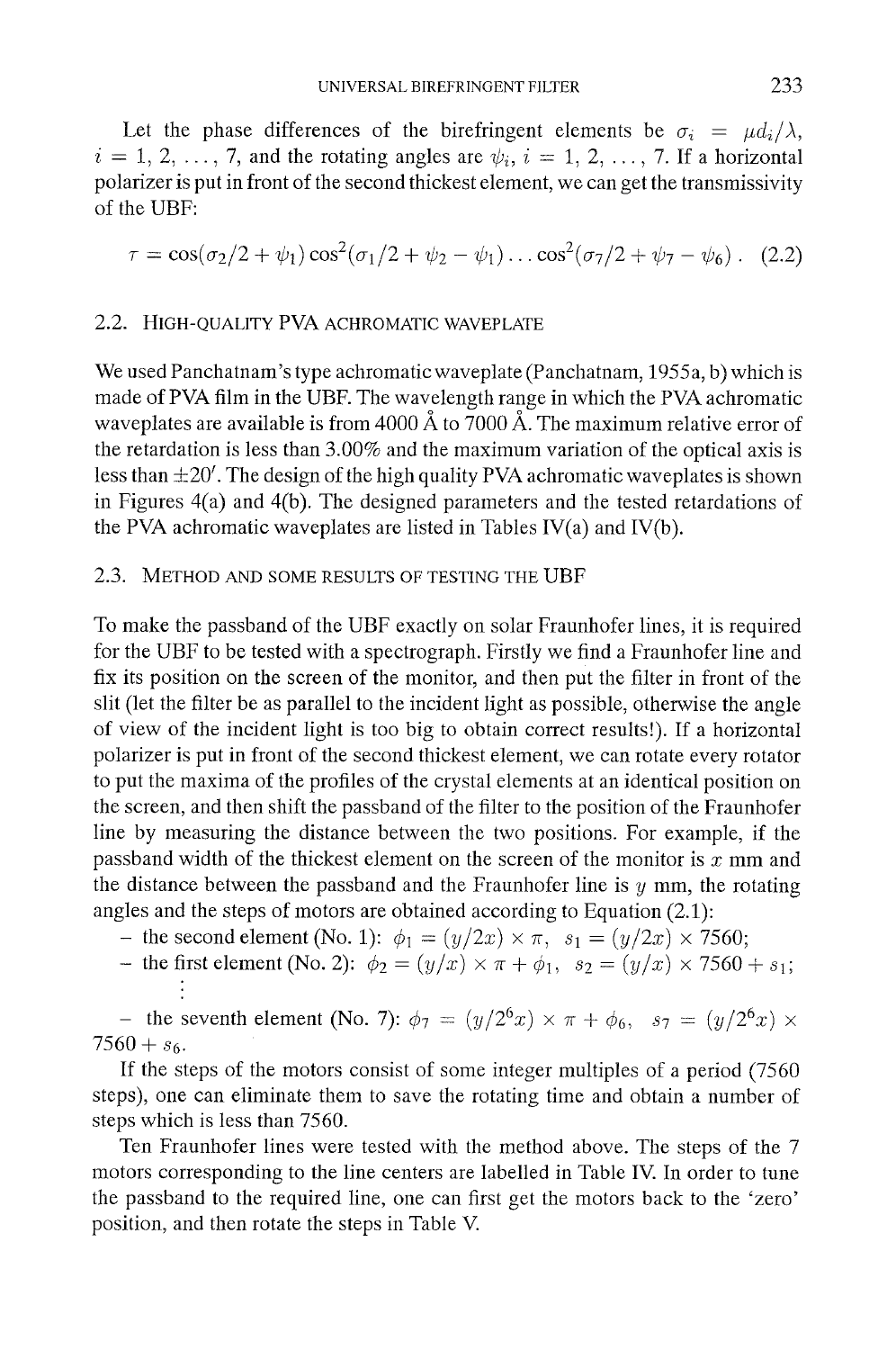l.  $\overline{a}$ 

| The steps of the 7 motors in the UBF for 10 Fraunhoter lines |         |         |         |         |         |         |         |
|--------------------------------------------------------------|---------|---------|---------|---------|---------|---------|---------|
| Fraunhofer line                                              | No. 1   | No. 2   | No. 3   | No. 4   | No. 5   | No. 6   | No. 7   |
| 6562.808 Å                                                   | $-4727$ | $-2358$ | $-5552$ | $-2076$ | $-1158$ | $-756$  | $-1626$ |
| 6302.505 Å                                                   | $-6158$ | $-1480$ | $-1942$ | $-4006$ | $-6386$ | $-7306$ | $-4794$ |
| 6102.722 Å                                                   | $-5876$ | $-1634$ | $-2426$ | $-4532$ | $-7192$ | $-546$  | $-5888$ |
| 5875.743 Å                                                   | $-7140$ | $-7455$ | $-1844$ | $-3712$ | $-6950$ | $-426$  | $-5424$ |
| 5576.097 Å                                                   | $-1144$ | $-5081$ | $-4370$ | $-4480$ | $-7290$ | $-398$  | $-955$  |
| 5324.185 Å                                                   | $-2024$ | $-4077$ | $-1321$ | $-3117$ | $-4070$ | $-7080$ | $-1347$ |
| 5250.212 Å                                                   | $-7227$ | $-6406$ | $-2814$ | $-3548$ | $-3894$ | $-6842$ | $-1214$ |
| 5172.699 Å                                                   | $-6387$ | $-3780$ | $-3260$ | $-1892$ | $-5614$ | $-2162$ | $-672$  |
| 4861.332 Å                                                   | $-167$  | $-3182$ | $-736$  | $-5060$ | $-1668$ | $-5543$ | $-7433$ |
| 4685.682 Å                                                   | $-4312$ | $-2182$ | $-5991$ | $-1471$ | $-1492$ | $-3300$ | $-7434$ |

TABLE V The steps of the 7 motors in the UBF for 10 Fraunhofer lines

TABLE VI The steps of the motors in the front part of the UBF

| Motor number | Optical component                     | Steps of the motors |
|--------------|---------------------------------------|---------------------|
| 8            | $0^{\circ}$ polarizer                 | $-430$              |
|              | Hollow position                       | $-7427$             |
| 9            | $0^{\circ}$ polarizer                 | $-53$               |
|              | Hollow position                       | $-7209$             |
| 10           | $0^{\circ}$ calibration $\lambda/4$   | $-5791$             |
|              | 1st hollow position                   | $-14203$            |
|              | 45 $\degree$ calibration $\lambda$ /4 | $-22595$            |
| 11           | 5324 $\AA$ interference filter        | $-100$              |
|              | $6563$ Å interference filter          | $-13600$            |

The steps corresponding to the correct positions of the front part, which consists of interference filters, polarizers, calibration quarter achromatic waveplates, are labelled in Table VI.

Some passband profiles of the UBF neighboring the Fraunhofer lines are described in Figure 3.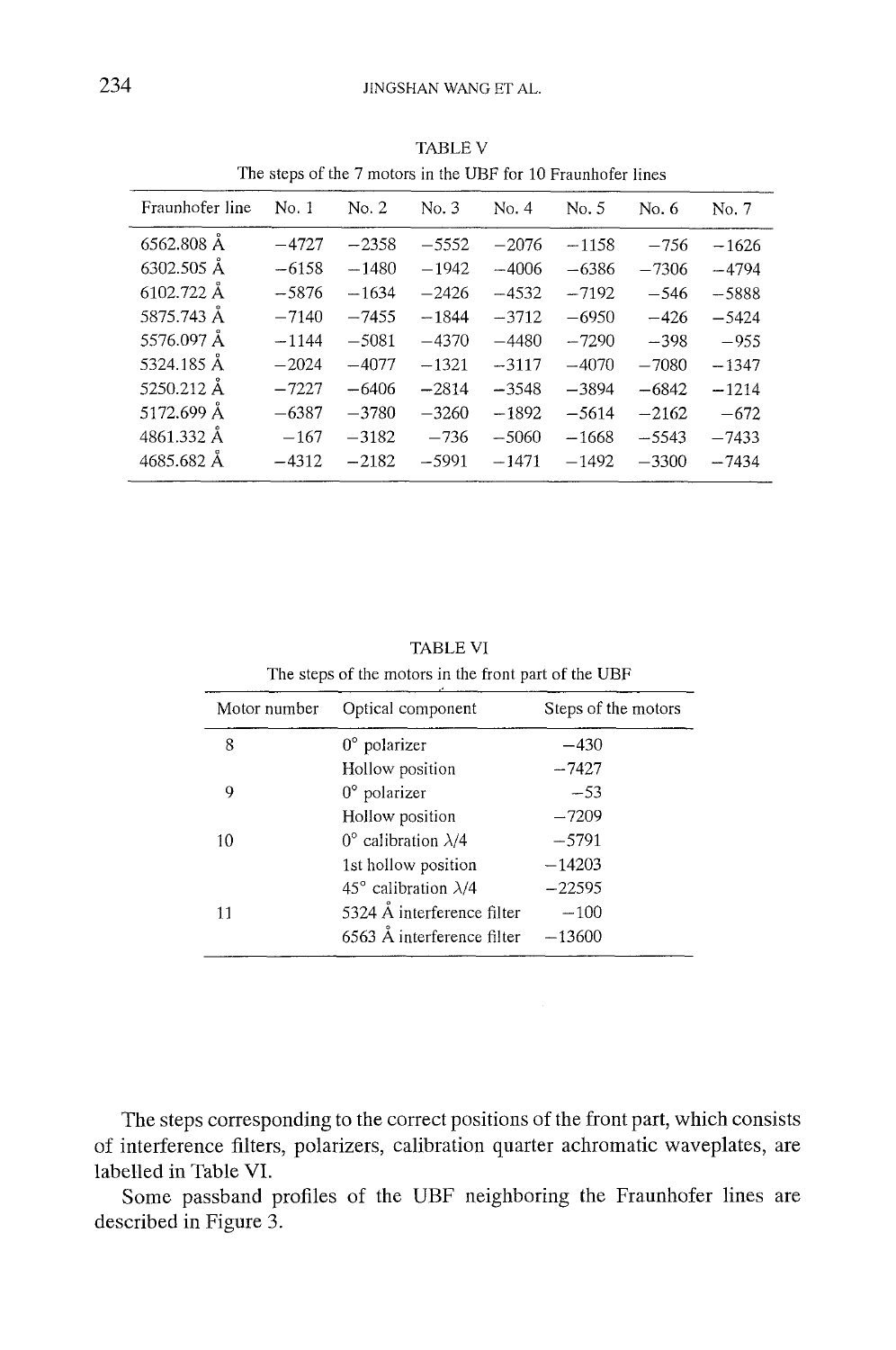

Fig. 3. Some passband profiles of the UBF.

## **3. The Principles of Magnetic Field and Velocity Field Measurement**

#### 3.1. THE NEW DOUBLE PASSBAND MODE

A double passband mode was proposed by Ramsey for a birefringent filter used for a solar video magnetograph (Ramsey, 1971). In this mode, the thickest element is placed in the fore part of the filter and the input polarizer is removed. In the design of the UBF described in this article, a new double passband mode is used in which the second thickest element takes place of the thickest element in Ramsey mode and the thickest element is placed in the middle part of the filter (Figure 1). The new double passband mode has the outstanding merit that the output light intensity is more than twice that of the single passband mode as well as in the Ramsey mode. Compared with the Ramsey mode, the new double passband mode has some other advanced characteristics (Ai, Fear, and Ji, 1990): (1) The two main peaks are placed separately at corresponding wings of the line and the sub-maximum in the opposite wing is much less than that in Ramsey mode, thus giving a higher sensitivity. (2) The temperature drift of the thickest element is reduced.

## 3.2. MEASUREMENT OF THE MAGNETIC FIELD

In a filter element, the two polarizers may be parallel or perpendicular to each other (see Figure 4):

when  $P_1 || P_2$ ,

$$
\tau_{\parallel} = \cos^2\left(\frac{\mu d}{\lambda}\pi\right) \tag{3.1}
$$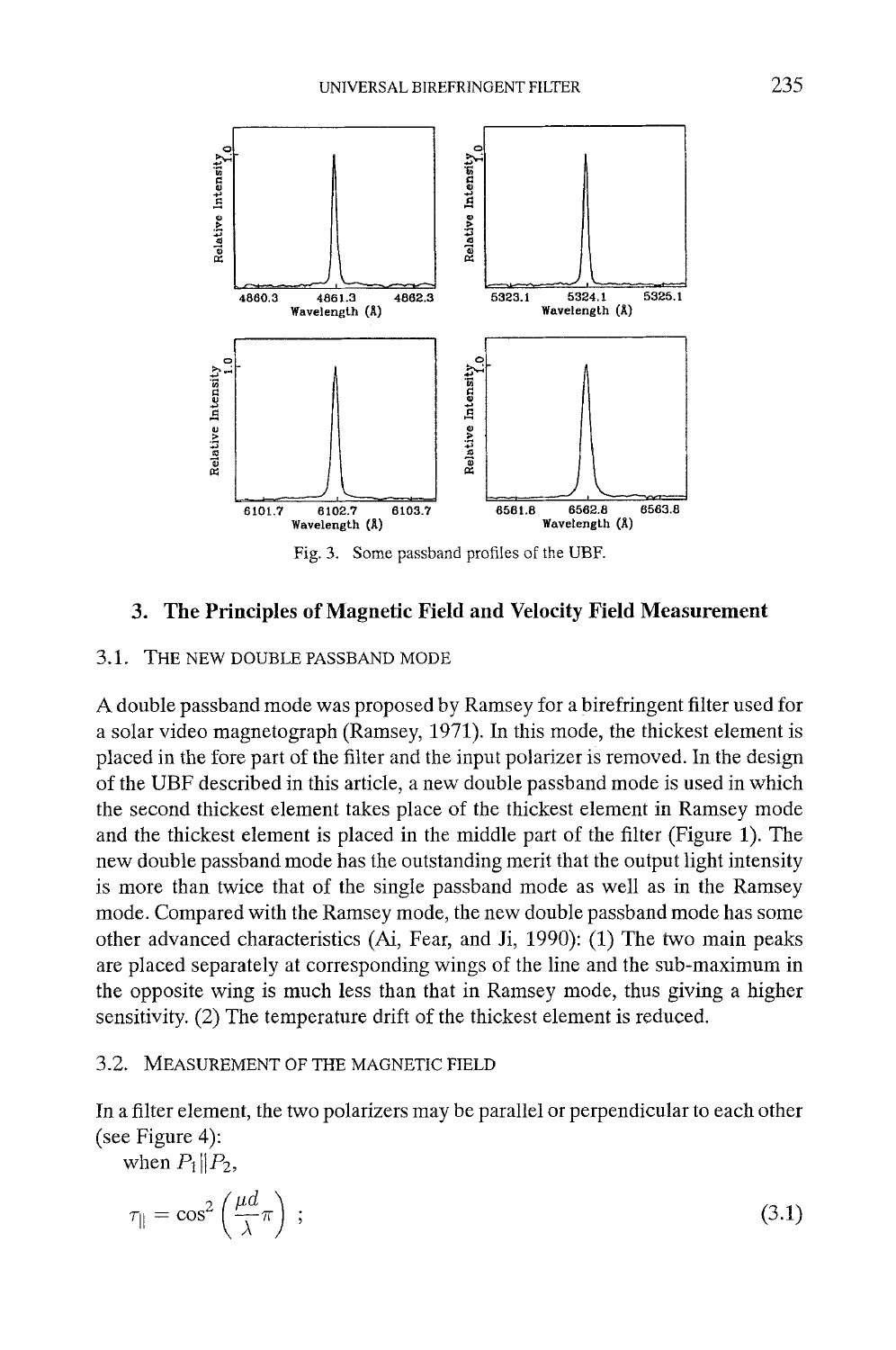

Fig. 4. Two ways of the polarizer orientation in a birefringent filter.



Fig. 5. The optical state of measuring a longitudinal magnetic field.

when  $P_1 \perp P_2$ ,

$$
\tau_{\perp} = \sin^2\left(\frac{\mu d}{\lambda}\pi\right) \tag{3.2}
$$

where  $\mu$  is the index of birefringence, and d is the thickness of the crystal element. Because  $\tau_{11} + \tau_{1} = 1$ , they compensate each other, and the wavelength difference between their main peaks is half a passband.

Left and right circularly polarized light will become mutually orthogonal linear polarized light when passing through a quarter waveplate:

- (1) passing through a  $+\lambda/4(+45^{\circ})$ : left circular light  $\rightarrow \leftrightarrow$  (linear), right circular light  $\rightarrow \hat{\mathbb{I}}$  (linear);
- (2) passing through a  $-\lambda/4(-45^{\circ})$ : left circular light  $\rightarrow \uparrow$  (linear), right circular light  $\rightarrow \leftrightarrow$  (linear).

According to the Zeeman effect, the light is split into two opposite circularly polarized beams in a longitudinal magnetic field. To study the Zeeman splitting, one can tune the thickest element half a passband and the second thickest element a quarter passband to the wing of a Fraunhofer line which exhibits a strong Zeeman splitting (the optical state as in Figure 5). The profiles of the second thickest and thickest elements are in Figures 6(a) and 6(b). By means of the *KD\*P* modulator  $(\pm \lambda/4)$ , the left circularly polarized beam becomes horizontally (0<sup>o</sup>) and vertically (90 $\degree$ ) linear, and the right circular polarized beam becomes vertically (90 $\degree$ ) and horizontally  $(0^{\circ})$  linear simultaneously.

When the  $KD^*P$  is  $+\lambda/4$ , the left and right circularly polarized beams are both passed (Figure 6(c)), and the intensities of them on the CCD camera are  $I_A$ ,  $I_{A'}$ ,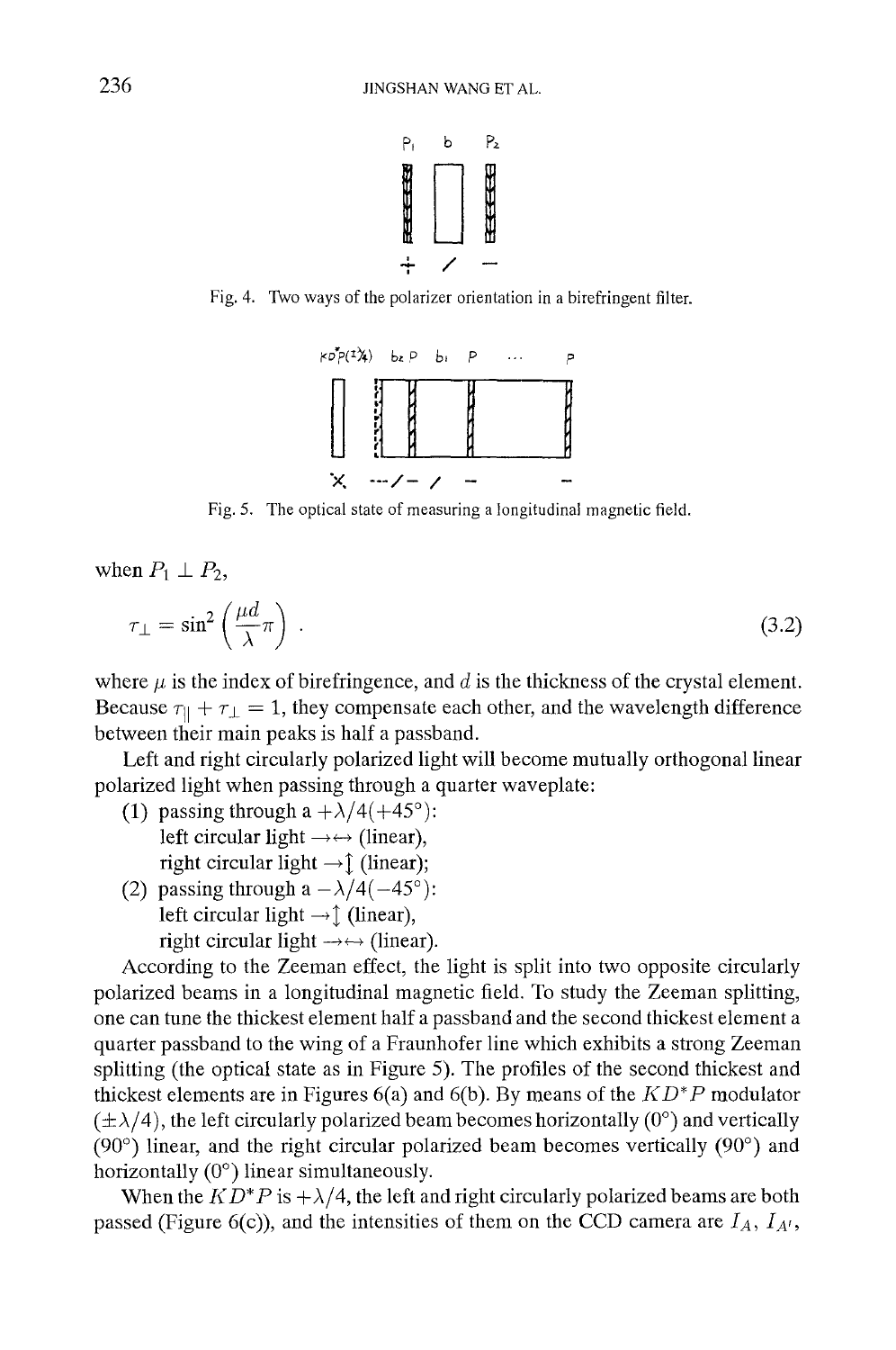

Fig. 6. The principle of measuring a magnetic field. (a) The transmission profiles of the second thickest element when  $KD^*P$  is  $+\lambda/4$  (solid line) or  $-\lambda/4$  (dashed line). (b) The transmission profiles of the thickest element. (c) The transmission profiles of the UBF when the  $KD^*P$  is  $+\lambda/4$ . (d) The transmission profiles of the UBF when  $KD^*P$  is  $-\lambda/4$ . (e) The filter transmission gives the left and right beams different intensities if  $\Delta \lambda_H \neq 0$ , and  $\Delta \lambda_H$  is proportional to the intensity differences.

respectively. When  $KD^*P$  is  $-\lambda/4$ , they are also passed (Figure 6(d)), and the intensities of them on the CCD camera are  $I_B$ ,  $I_{B'}$ , respectively. Then the intensity difference is

$$
\Delta I_H = (I_B + I_{B'}) - (I_A + I_{A'}) = (I_B - I_A) + (I_{B'} - I_{A'}) = 2(I_B - I_A).
$$
\n(3.3)

If  $\Delta \lambda_H = 0$ ,  $I_A = I_B$ , then  $\Delta I_H = 0$ . If  $\Delta \lambda_H \neq 0$  and small,  $\Delta I_H \sim \Delta \lambda_H \sim$ H, the longitudinal magnetic field intensity  $H(x, y)$  can be obtained.

When a  $0^{\circ}$  or 45° quarter-wave plate is put in front of the  $KD^*P$  modulator, the  $Q$  or  $U$  component of the vector magnetic field can be obtained.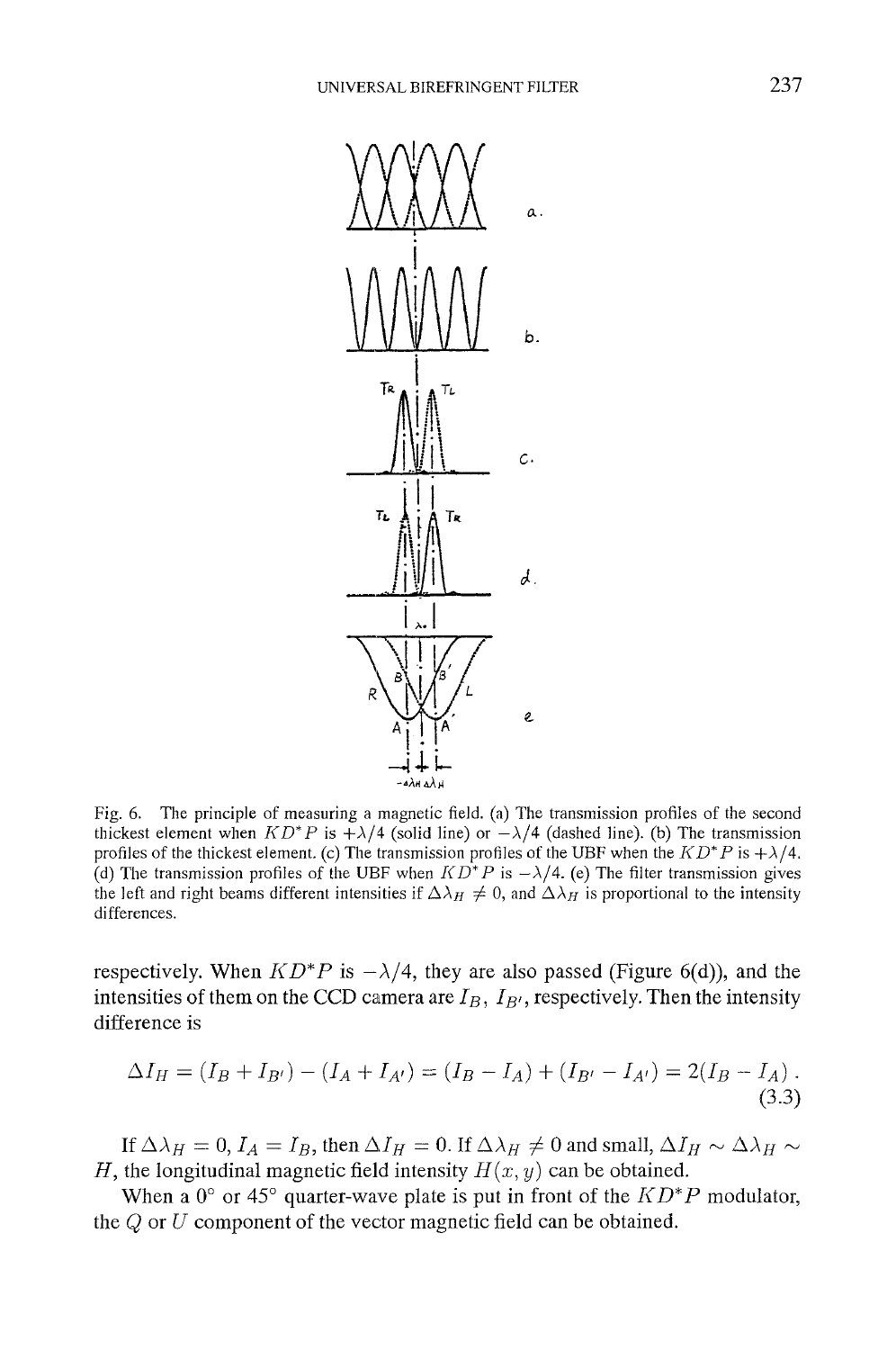

Fig. 7. (a) A magnetograph obtained from the UBF. (b) The corresponding magnetogram obtained from the SMFT. Solid (dashed) contour means north (south) polarity. The calibration grades are  $\pm 20$ , 40, 80, 160, 320, 640, 1280, 1600, 1920, 2240, 2560, 1880 G. Top is north, and west is to the right.



**Fig.** 8. The optical state for measuring the velocity field.

Figure 7(a) is a line-of-sight magnetogram in Fe  $\lambda$ 5324.19 Å obtained from the UBF. Figure 7(b) is the corresponding magnetogram obtained from the Solar Magnetic Field Telescope (SMFT) in Huairou Station, Beijing Astronomical Observatory. From Figures 7(a) and 7(b), the data of the longitudinal magnetic field are identically good in shapes and contour levels. We believe that some differences in the two figures were caused mainly by seeing because there were clouds that day.

### 3.3. THE MEASUREMENT OF THE LINE-OF-SIGHT VELOCITY FIELD

According to the Doppler effect, the wavelength of the light will be shifted when the source leaves from or approaches the observer. To study Doppler shifting, one can tune the thickest element half a passband to the wing of a Fraunhofer line (the optical state of the filter as in Figure 8). When the  $KD^*P$  is  $\pm \lambda/4$ , the profiles of the filter are A or B (Figure 9). The intensities on the CCD camera are  $I_A$  and  $I_B$ when the  $KD^*P$  is  $+\lambda/4$  and  $-\lambda/4$ , respectively. The intensity difference is

$$
\Delta I_V = I_B - I_A \tag{3.4}
$$

If  $\Delta \lambda_V = 0$ ,  $\Delta I_V = 0$ , and if  $\Delta \lambda_V \neq 0$  and small,  $\Delta I_V \sim \Delta \lambda_V \sim V$ , the velocity  $V(x, y)$  can be obtained.